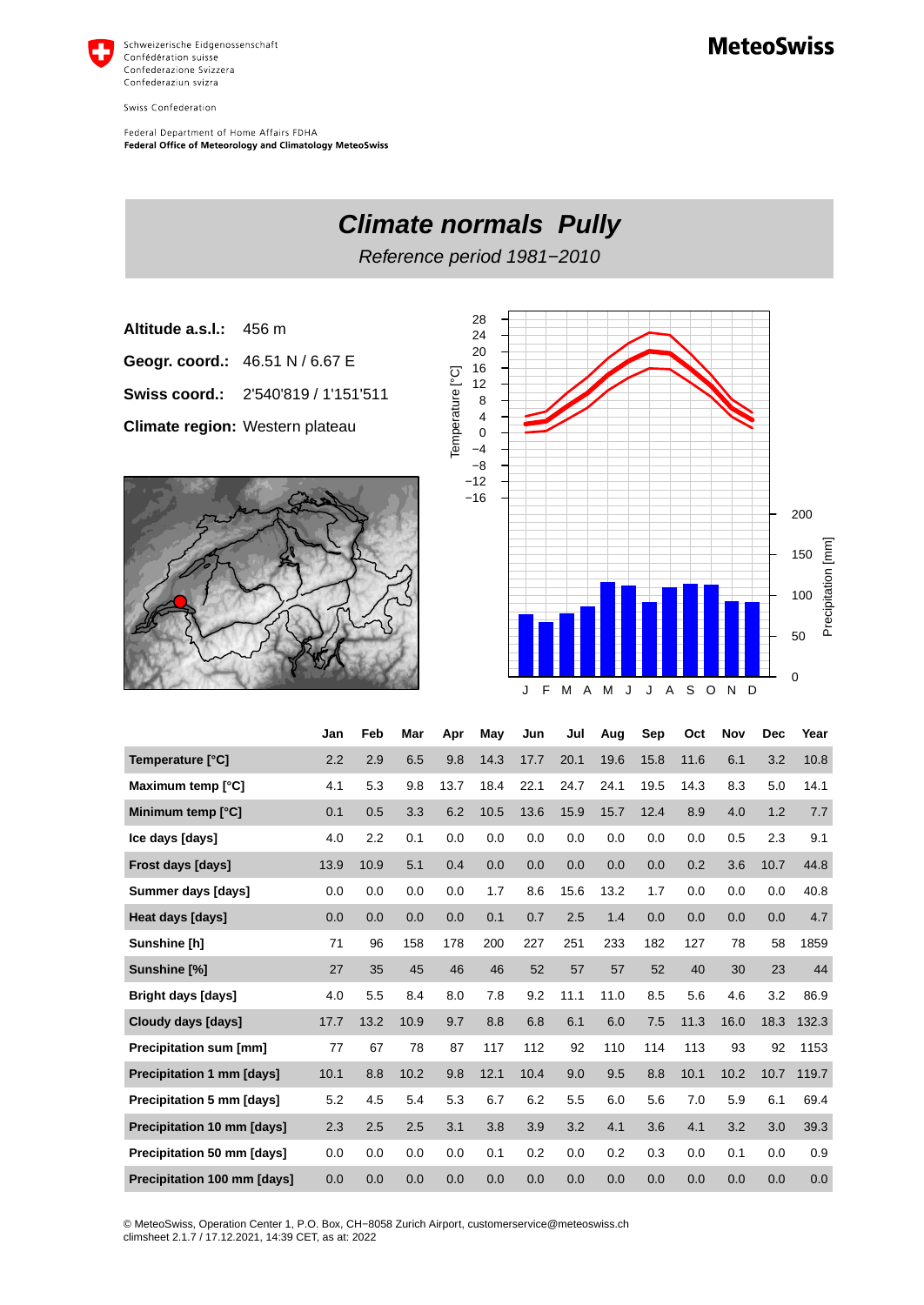

Swiss Confederation

Federal Department of Home Affairs FDHA<br>Federal Office of Meteorology and Climatology MeteoSwiss

## **MeteoSwiss**

## **Climate normals Pully**

Reference period 1981−2010

|                              | Jan   | Feb            | Mar   | Apr   | May   | Jun   | Jul                      | Aug   | Sep   | Oct            | Nov   | <b>Dec</b> | Year  |
|------------------------------|-------|----------------|-------|-------|-------|-------|--------------------------|-------|-------|----------------|-------|------------|-------|
| Precipitation 0%-g [mm]      | 15    | $\overline{7}$ | 16    | 12    | 37    | 39    | 19                       | 16    | 28    | $\overline{2}$ | 20    | 33         | 764   |
| Precipitation 20%-q [mm]     | 41    | 38             | 39    | 34    | 58    | 48    | 59                       | 67    | 46    | 71             | 47    | 62         | 1003  |
| Precipitation 40%-q [mm]     | 54    | 51             | 55    | 58    | 80    | 72    | 74                       | 88    | 76    | 93             | 68    | 78         | 1085  |
| Precipitation 60%-q [mm]     | 78    | 68             | 68    | 103   | 113   | 105   | 102                      | 116   | 127   | 122            | 90    | 91         | 1205  |
| Precipitation 80%-g [mm]     | 123   | 100            | 99    | 152   | 191   | 176   | 125                      | 153   | 148   | 168            | 141   | 121        | 1300  |
| Precipitation 100%-q [mm]    | 202   | 156            | 322   | 174   | 258   | 277   | 182                      | 231   | 297   | 220            | 260   | 189        | 1564  |
| Snowfall [cm]                |       |                |       |       |       |       |                          |       |       |                |       |            |       |
| <b>Snowfall [days]</b>       |       |                |       |       |       |       | $\overline{\phantom{0}}$ |       |       |                |       |            |       |
| Snow cover > 0 cm [days]     |       |                |       |       |       |       | -                        |       |       |                |       |            |       |
| Snow cover > 1 cm [days]     |       |                |       |       |       | -     | -                        | -     |       |                |       |            |       |
| Snow cover > 10 cm [days]    |       |                |       |       |       | -     | -                        |       |       |                |       |            |       |
| Snow cover > 50 cm [days]    |       |                |       |       |       |       |                          |       |       |                |       |            |       |
| <b>Relative humidity [%]</b> | 78    | 73             | 68    | 66    | 67    | 66    | 65                       | 68    | 73    | 78             | 78    | 78         | 72    |
| Vapor pressure [hPa]         | 5.8   | 5.8            | 6.7   | 8.0   | 11.0  | 13.4  | 15.3                     | 15.4  | 13.3  | 10.9           | 7.8   | 6.4        | 10.0  |
| Air pressure station [hPa]   | 965.9 | 964.2          | 963.1 | 960.0 | 961.7 | 963.3 | 963.9                    | 963.6 | 964.0 | 963.8          | 963.3 | 964.2      | 963.4 |
| Air pressure red. sea [hPa]  | 1022  | 1020           | 1018  | 1014  | 1015  | 1016  | 1016                     | 1016  | 1017  | 1018           | 1018  | 1020       | 1017  |
| Wind speed [m/s]             | 1.7   | 1.8            | 1.9   | 1.8   | 1.7   | 1.8   | 1.8                      | 1.8   | 1.8   | 1.7            | 1.7   | 1.7        | 1.8   |
| Wind 10 m/s [days]           | 0.1   | 0.0            | 0.1   | 0.1   | 0.0   | 0.0   | 0.0                      | 0.0   | 0.0   | 0.0            | 0.0   | 0.1        | 0.4   |
| Wind 20 m/s [days]           | 0.0   | 0.0            | 0.0   | 0.0   | 0.0   | 0.0   | 0.0                      | 0.0   | 0.0   | 0.0            | 0.0   | 0.0        | 0.0   |
| Wind 30 m/s [days]           | 0.0   | 0.0            | 0.0   | 0.0   | 0.0   | 0.0   | 0.0                      | 0.0   | 0.0   | 0.0            | 0.0   | 0.0        | 0.0   |
| Visibility < 100 m [days]    |       |                |       |       |       |       |                          |       |       |                |       |            |       |
| Visibility < 1000 m [days]   |       |                |       |       |       |       |                          |       |       |                |       |            |       |